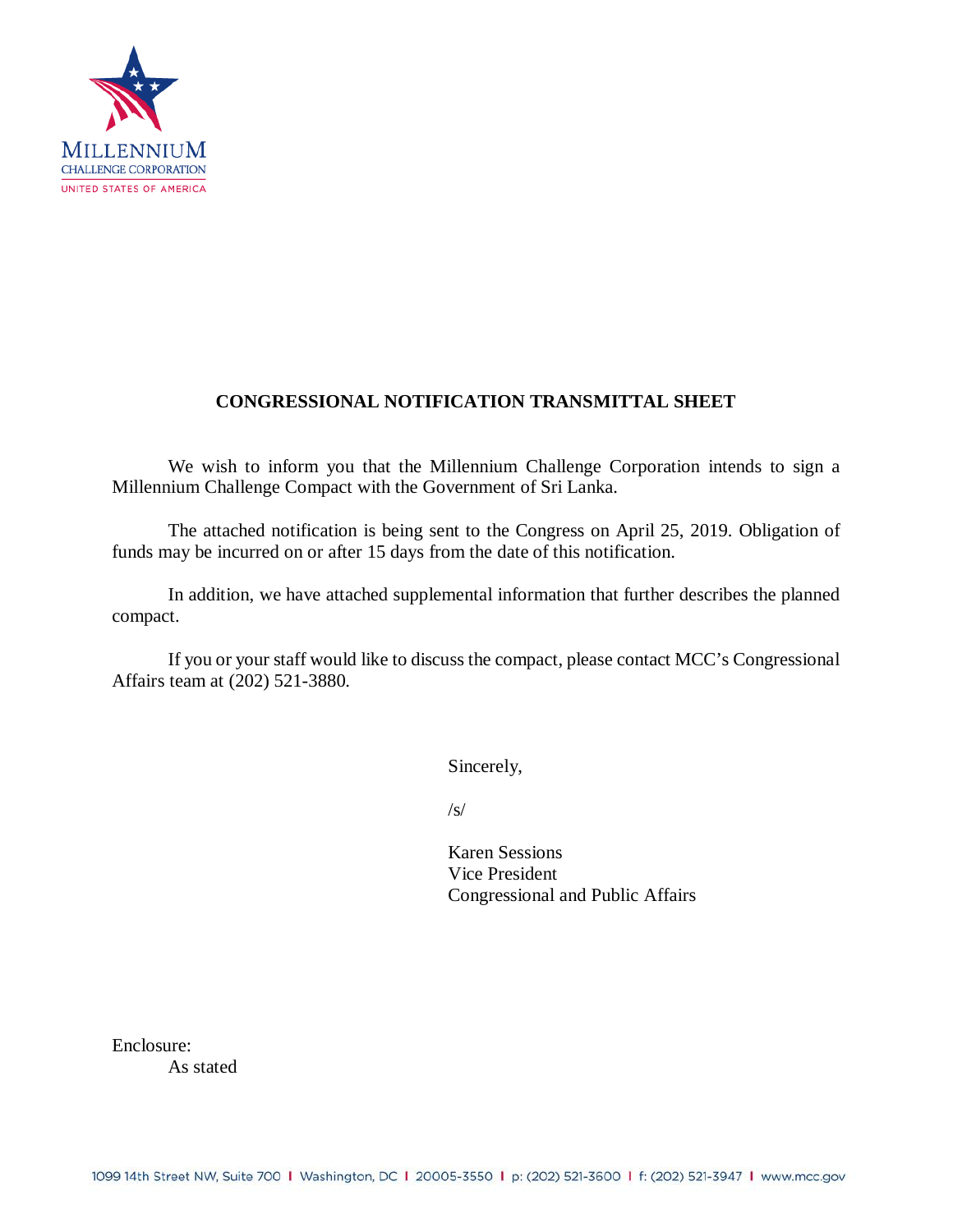#### **MILLENNIUM CHALLENGE CORPORATION CONGRESSIONAL NOTIFICATION**

April 25, 2019

**PROGRAM:** Eligible Countries

**APPROPRIATIONS CATEGORY:** Fiscal Years 2006, 2009, 2010, 2011, 2012, 2013, 2014, 2015, 2016, 2017, and 2018 Program Funds

#### **OBLIGATION AMOUNT:** \$480,000,000

Pursuant to section 610(a) of the Millennium Challenge Act of 2003, as amended (the "Act"), and the other statutory references cited in the Statutory References and Fiscal Year Funding Sources Table below, the Millennium Challenge Corporation ("MCC") wishes to notify the Congress of its intent to sign a Millennium Challenge Compact (the "Compact") with the Government of Sri Lanka, through which MCC will grant an amount not to exceed \$480,000,000 to the Government of Sri Lanka under the Act. To accelerate implementation of the Compact, MCC intends to obligate up to \$32,500,000 ("Compact Development Funding") of the overall grant under section 609(g) of the Act, using fiscal year 2011 funds, when the Compact is signed by the parties. Under section 605 of the Act, MCC intends to obligate up to \$447,500,000 when the Compact enters into force. After the Compact enters into force, Compact Development Funding that is not needed to accelerate implementation of the Compact may be deobligated, and up to an equivalent amount of funding may be obligated under section 605 of the Act. Such funding is included in the total amount of MCC funds under the Compact and will not increase the total Compact funding. The Statutory References and Fiscal Year Funding Sources Table sets forth the amount of funding under sections 605 and 609(g) of the Act for each fiscal year of funding.

Compact funding will support economic growth in Sri Lanka through assistance in the transport and land sectors.

#### **Economic Justification**

*Transport Project*: The estimated economic rate of return for the Transport Project is 19 percent over 20 years. The project is expected to alleviate transport cost burdens on the profitability of a wide range of economic activity in a region that has been and remains the focus of much of the economic growth that supported recent achievements in poverty reduction in Sri Lanka. Traffic congestion imposes direct costs on businesses and effectively shrinks the size of the market through lower travel speeds and longer trip times. The Advanced Traffic Management System Activity and Bus Transport Service Modernization Activity are mutually supporting elements of a comprehensive strategy to manage congestion and help safeguard continued economic growth in the rapidly urbanizing Colombo Metropolitan Region, which is also the principal logistics center for the country. The Central Ring Road Network Activity is expected to improve regional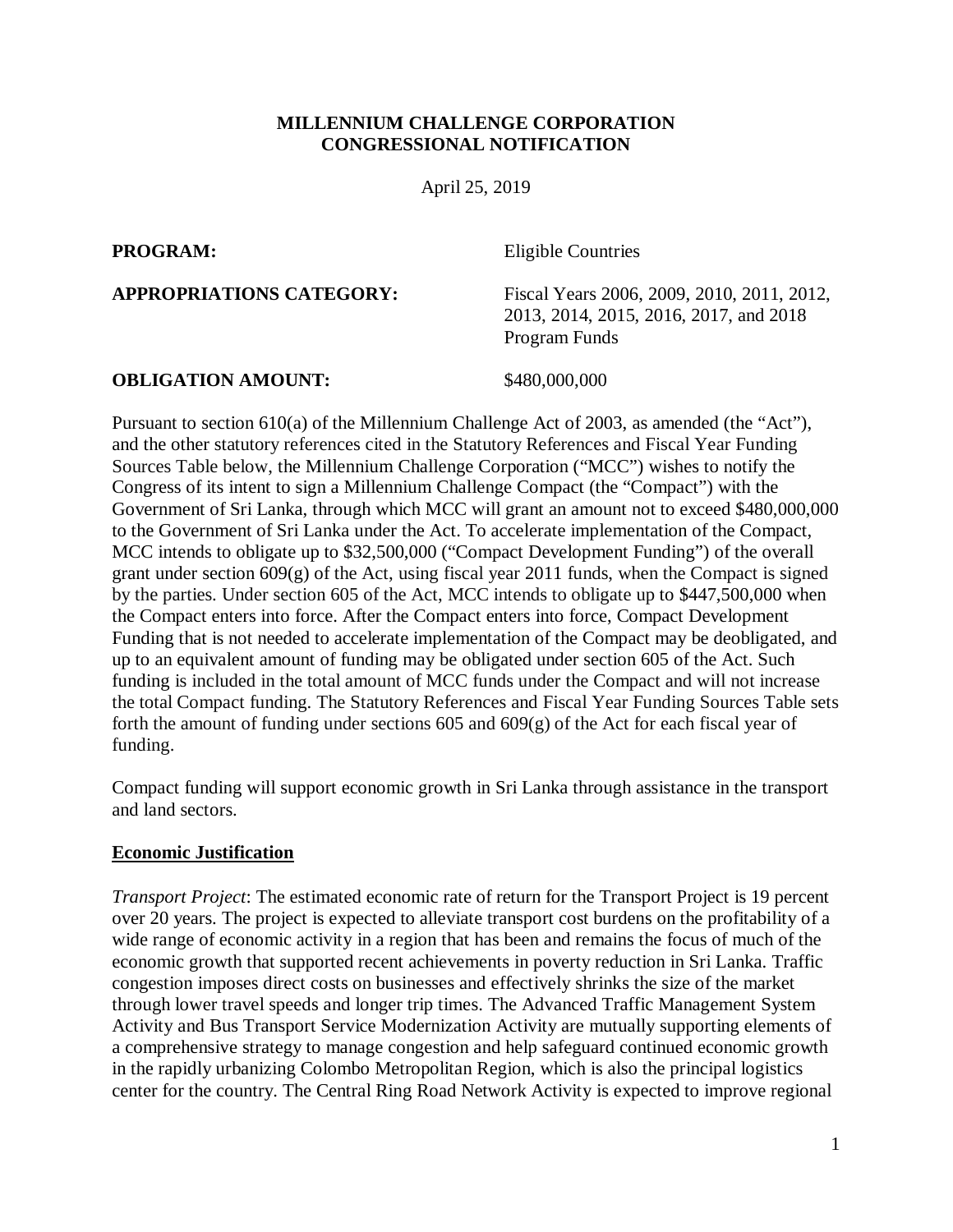connectivity between one of the poorest regions of the country and markets and ports, boosting the rural economy and facilitating labor mobility. The beneficiary population for the Advanced Traffic Management System Activity and Bus Transport Service Modernization Activity includes all residents of the Western Province, which accounts for approximately 50 percent of the country's gross domestic product. Assuming a provincial population growth rate of about 1.6 percent per year, there are expected to be 5.34 million beneficiaries 20 years after compact closure. The number of beneficiaries of the Central Ring Road Network Activity is estimated to be 1.26 million individuals.

*Land Project*: The estimated economic rate of return for the Land Project is 26 percent over 20 years. The Land Project will increase land values by improving tenure security through improved documentation of land rights and will ease the process of making land transactions through improved land information systems. The beneficiary pool includes individuals whose land plots will be affected by the projected activities in seven of the country's 25 districts and who will experience the gains from the project within the timeframe of the economic rate of return analysis. The number of beneficiaries at the end of the 20-year analytical period is thus an estimated 5 million individuals.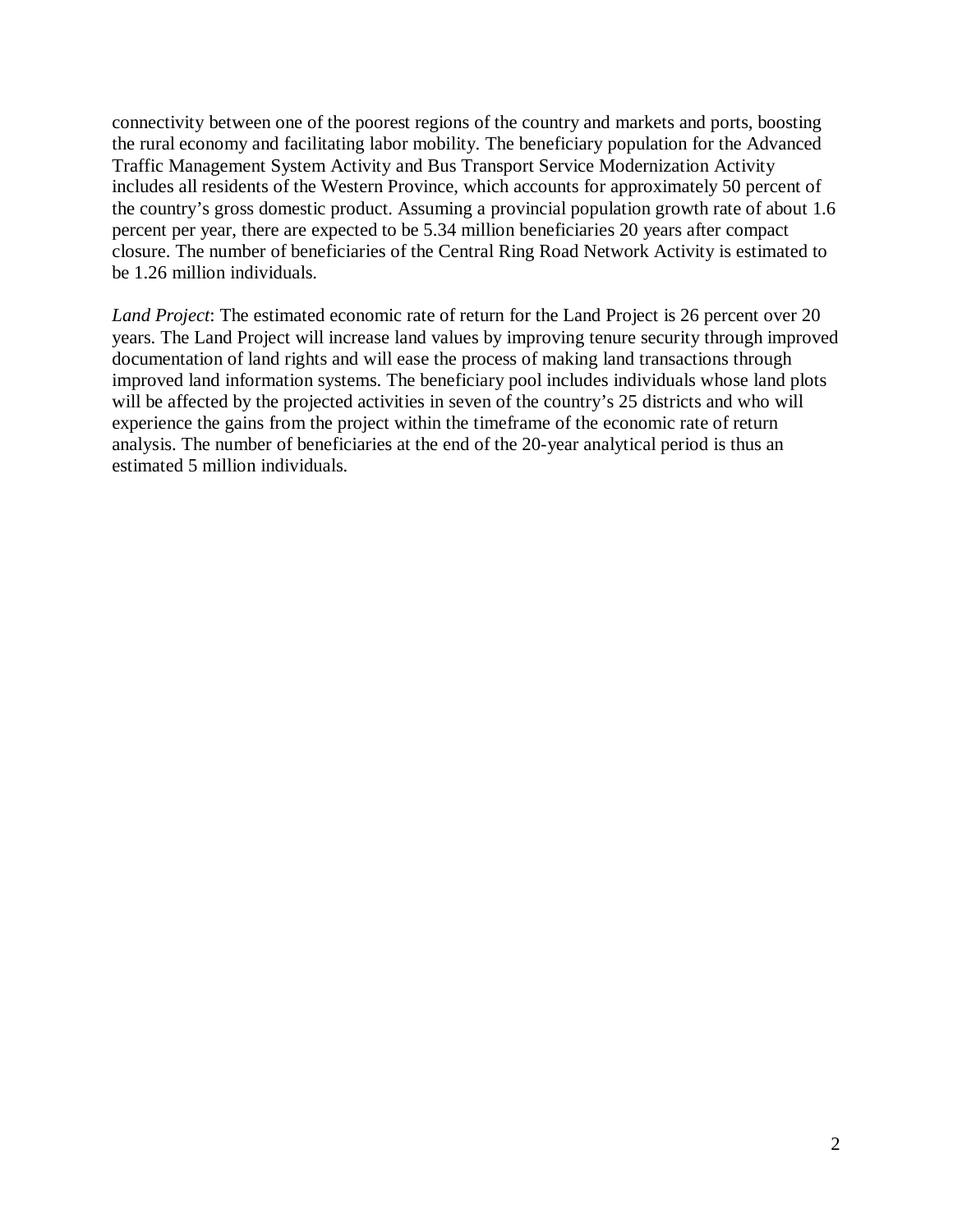| <b>Statutory Reference Requiring</b><br><b>Congressional Notification</b>                                                                                                                                                                                                                      | <b>Program Funding under</b><br><b>Section 605 of the Act</b><br>(up to) | <b>Compact Development</b><br><b>Funding under Section</b><br>$609(g)$ of the Act (up to) |
|------------------------------------------------------------------------------------------------------------------------------------------------------------------------------------------------------------------------------------------------------------------------------------------------|--------------------------------------------------------------------------|-------------------------------------------------------------------------------------------|
| Section 515 of the Foreign Operations,<br><b>Export Financing, and Related</b><br>Programs Appropriations Act, 2006                                                                                                                                                                            | \$16,100,000                                                             |                                                                                           |
| Section 7015(c) of the Department of<br>State, Foreign Operations, and Related<br>Programs Appropriations Act, 2009                                                                                                                                                                            | \$800,000                                                                |                                                                                           |
| Section $7015(c)$ and the heading<br>"Millennium Challenge Corporation<br>(Including Transfer of Funds)" of the<br>Department of State, Foreign<br>Operations, and Related Programs<br>Appropriations Act, 2010                                                                                | \$19,600,000                                                             |                                                                                           |
| Section $7015(c)$ and the heading<br>"Millennium Challenge Corporation<br>(Including Transfer of Funds)" of the<br>Department of State, Foreign<br>Operations, and Related Programs<br>Appropriations Act, 2010, as carried<br>forward by the Full-Year Continuing<br>Appropriations Act, 2011 | \$28,700,000                                                             | \$32,500,000                                                                              |
| Section $7015(c)$ and the heading<br>"Millennium Challenge Corporation"<br>of the Department of State, Foreign<br>Operations, and Related Programs<br>Appropriations Act, 2012                                                                                                                 | \$12,700,000                                                             |                                                                                           |
| Section $7015(c)$ and the heading<br>"Millennium Challenge Corporation"<br>of the Department of State, Foreign<br>Operations, and Related Programs<br>Appropriations Act, 2012, as carried<br>forward by the Full-Year Continuing<br>Appropriations Act, 2013                                  | \$700,000                                                                |                                                                                           |
| Section $7015(c)$ and the heading<br>"Millennium Challenge Corporation"<br>of the Department of State, Foreign<br>Operations, and Related Programs<br>Appropriations Act, 2014                                                                                                                 | \$46,300,000                                                             |                                                                                           |
| Section $7015(c)$ and the heading<br>"Millennium Challenge Corporation"<br>of the Department of State, Foreign                                                                                                                                                                                 | \$12,800,000                                                             |                                                                                           |

# **Statutory References and Fiscal Year Funding Sources Table**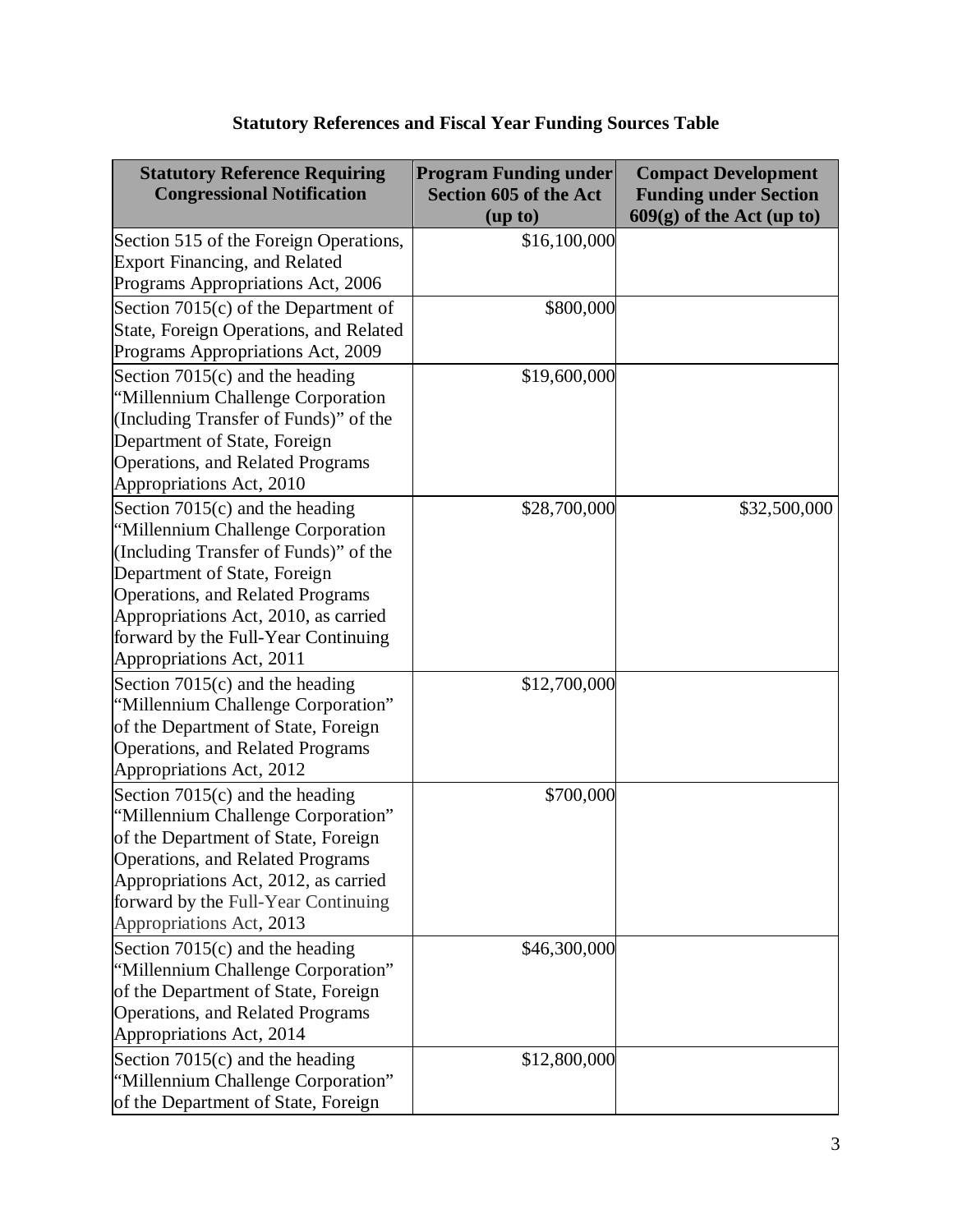| <b>Statutory Reference Requiring</b><br><b>Congressional Notification</b> | <b>Program Funding under</b><br><b>Section 605 of the Act</b><br>(up to) | <b>Compact Development</b><br><b>Funding under Section</b><br>$609(g)$ of the Act (up to) |
|---------------------------------------------------------------------------|--------------------------------------------------------------------------|-------------------------------------------------------------------------------------------|
| Operations, and Related Programs                                          |                                                                          |                                                                                           |
| Appropriations Act, 2015                                                  |                                                                          |                                                                                           |
| Section $7015(c)$ and the heading                                         | \$107,200,000                                                            |                                                                                           |
| "Millennium Challenge Corporation"                                        |                                                                          |                                                                                           |
| of the Department of State, Foreign                                       |                                                                          |                                                                                           |
| Operations, and Related Programs                                          |                                                                          |                                                                                           |
| Appropriations Act, 2016                                                  |                                                                          |                                                                                           |
| Section $7015(c)$ and the heading                                         | \$189,300,000                                                            |                                                                                           |
| "Millennium Challenge Corporation"                                        |                                                                          |                                                                                           |
| of the Department of State, Foreign                                       |                                                                          |                                                                                           |
| Operations, and Related Programs                                          |                                                                          |                                                                                           |
| Appropriations Act, 2017                                                  |                                                                          |                                                                                           |
| Section $7015(c)$ and the heading                                         | \$13,300,000                                                             |                                                                                           |
| "Millennium Challenge Corporation"                                        |                                                                          |                                                                                           |
| of the Department of State, Foreign                                       |                                                                          |                                                                                           |
| Operations, and Related Programs                                          |                                                                          |                                                                                           |
| Appropriations Act, 2018                                                  |                                                                          |                                                                                           |
| <b>Total</b>                                                              | \$447,500,000                                                            | \$32,500,000                                                                              |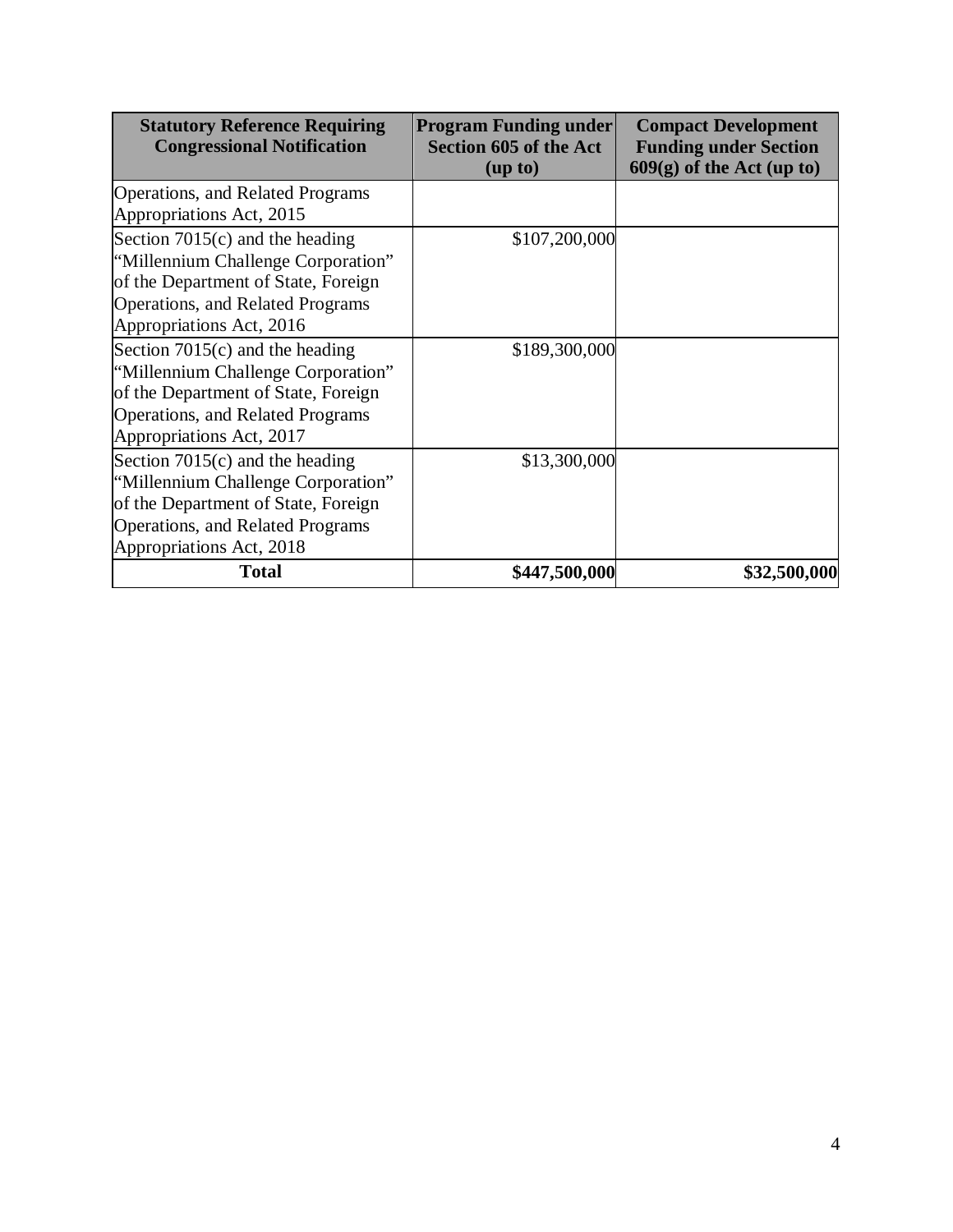# **SUPPLEMENTAL INFORMATION—SRI LANKA COMPACT**

# **Overview**

The Board of Directors (the "Board") of the Millennium Challenge Corporation ("MCC") has approved a five-year, \$480 million Compact with the Government of Sri Lanka (the "Government") aimed at reducing poverty through economic growth. The Compact seeks to assist the Government in addressing two of the country's binding constraints to economic growth: (1) inadequate transport logistics infrastructure and planning; and (2) lack of access to land for agriculture, the services sector, and industrial investors.

# **Background and Context**

Sri Lanka's performance on MCC's policy indicators has steadily increased in parallel with the reforms undertaken by the Government since January 2015. In FY 2017, Sri Lanka passed more than half of the indicators, including both democratic rights indicators—political rights and civil liberties—and the control of corruption indicator. MCC's Board selected Sri Lanka to develop a compact in December 2016.

With MCC's assistance, the Government completed a constraints-to-growth analysis in November 2016 identifying three binding constraints to economic growth: (1) policy uncertainty, especially regarding revenue collection and tax policy; (2) transport bottlenecks resulting in traffic congestion in the Western Province and the slow movement of people, goods and services between the Western Province and other regions; and (3) the difficulty of the private sector in accessing state-owned land for commercial purposes.

Sri Lanka has made impressive economic headway over the past few decades, but significant challenges remain. Economic growth declined to 3.2 percent in 2018, down from 3.4 percent in 2017, and 4.5 percent in 2016. Between 2002 and 2016, the country made significant strides to reduce poverty. Excluding the Northern and Eastern Provinces (for which 2002/2003 data was not available), the poverty rate fell from 22.7 percent in 2002/2003 to 6.1 percent in 2014. The national poverty rate, including the Northern and Eastern Provinces, fell further to 4.1 percent in 2016.

Despite this encouraging reduction in poverty, living standards remain modest for most of the country, and pockets of severe poverty persist. Living standards of the near-poor—those above the national poverty line but below the  $40<sup>th</sup>$  percentile—are similar to those of the poor. Significant pockets of poverty remain in the central region and former conflict areas in the north and east.

The current coalition government, elected in 2015 on a platform of political and economic reform, has developed an agenda to accelerate economic growth and continue to reduce poverty in Sri Lanka. The Government's goal is to increase per capita income to \$5,000 per year by 2025, increase foreign direct investment to \$5 billion per year from its current \$1 billion, and further reduce poverty.

Prior to Board approval of the program, on October 26, 2018, President Maithripala Sirisena dismissed Prime Minister Ranil Wickremesinghe, and replaced him with former president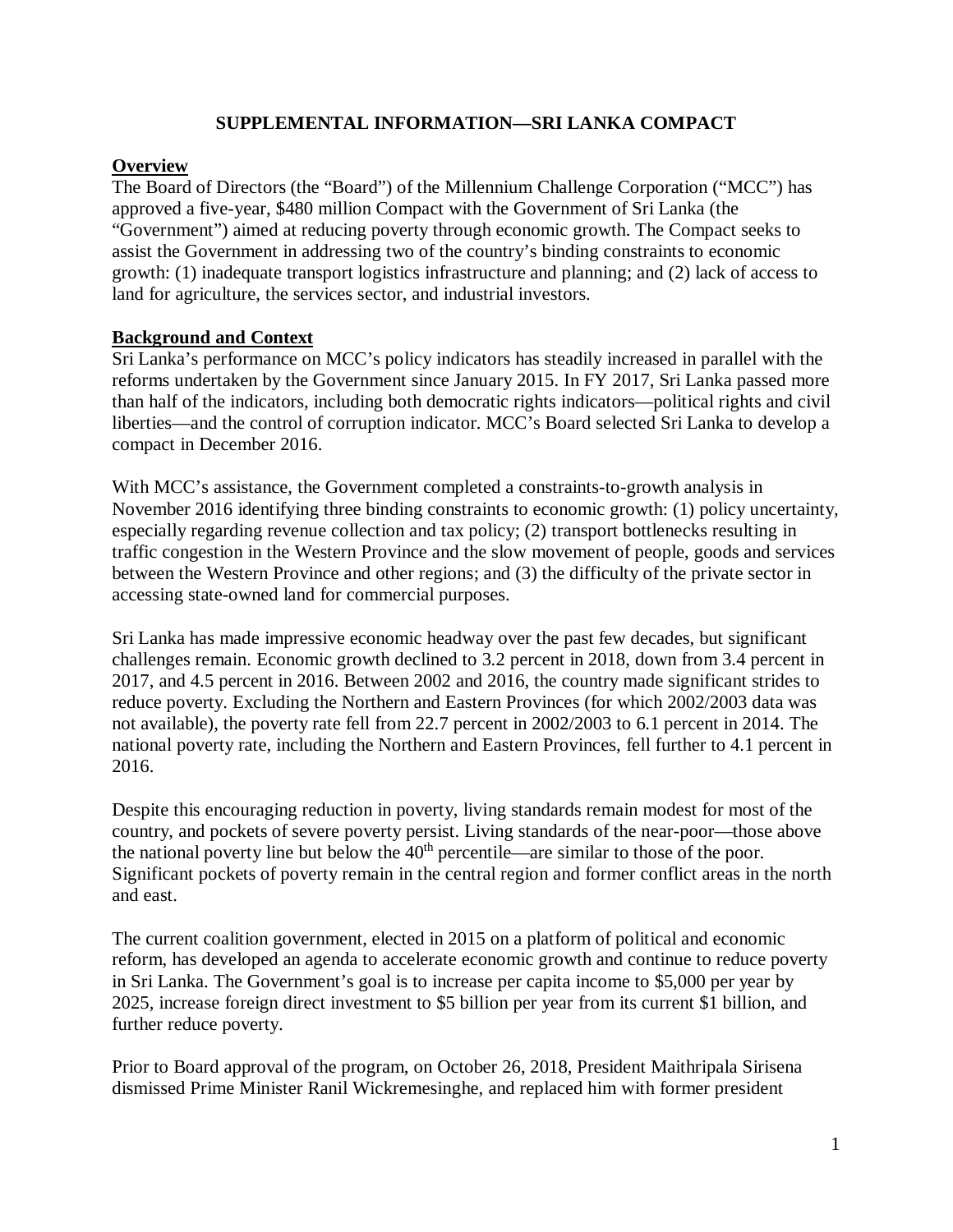Mahinda Rajapaksa. Questions immediately arose regarding the constitutionality of both actions. On December 13, the Supreme Court ruled that President Sirisena had acted in violation of the Constitution. Rajapaksa subsequently resigned as Prime Minister on December 15 and Wickremesinghe was reinstated a day later. The Supreme Court decision, Rajapaksa's resignation, and the re-instatement of Prime Minister Wickremesinghe were important developments that brought the immediate constitutional crisis to a close.

MCC assesses partner country governments' ongoing commitment to MCC's eligibility criteria by examining their policy performance, including their commitment to the rule of law. The current democratically constituted government has expressed its continued support for and commitment to the terms of the Compact as negotiated.

MCC's assessment of policy performance in Sri Lanka recognizes that if this or a future government engages in a pattern of actions inconsistent with MCC's eligibility criteria, there could be consequences for our partnership, in line with MCC's Policy on Suspending or Terminating Assistance.

# **Compact Overview and Budget**

The proposed Compact will be composed of two projects: a Transport Project and a Land Project. The Transport Project aims to increase the relative efficiency and capacity of the road network and bus system in the Colombo Metropolitan Region and to reduce the cost of transporting passengers and goods between the central region of the country and ports and markets in the rest of the country. The goal of the Land Project is to increase the availability of information on private land and underutilized state lands or all land in Sri Lanka to which the Government is lawfully entitled or which may be disposed of by the Government ("State Lands") in order to increase land market activity. The Land Project would increase tenure security and tradability of land for smallholders, women, and firms through policy and legal reforms. The Compact budget is summarized in the table below.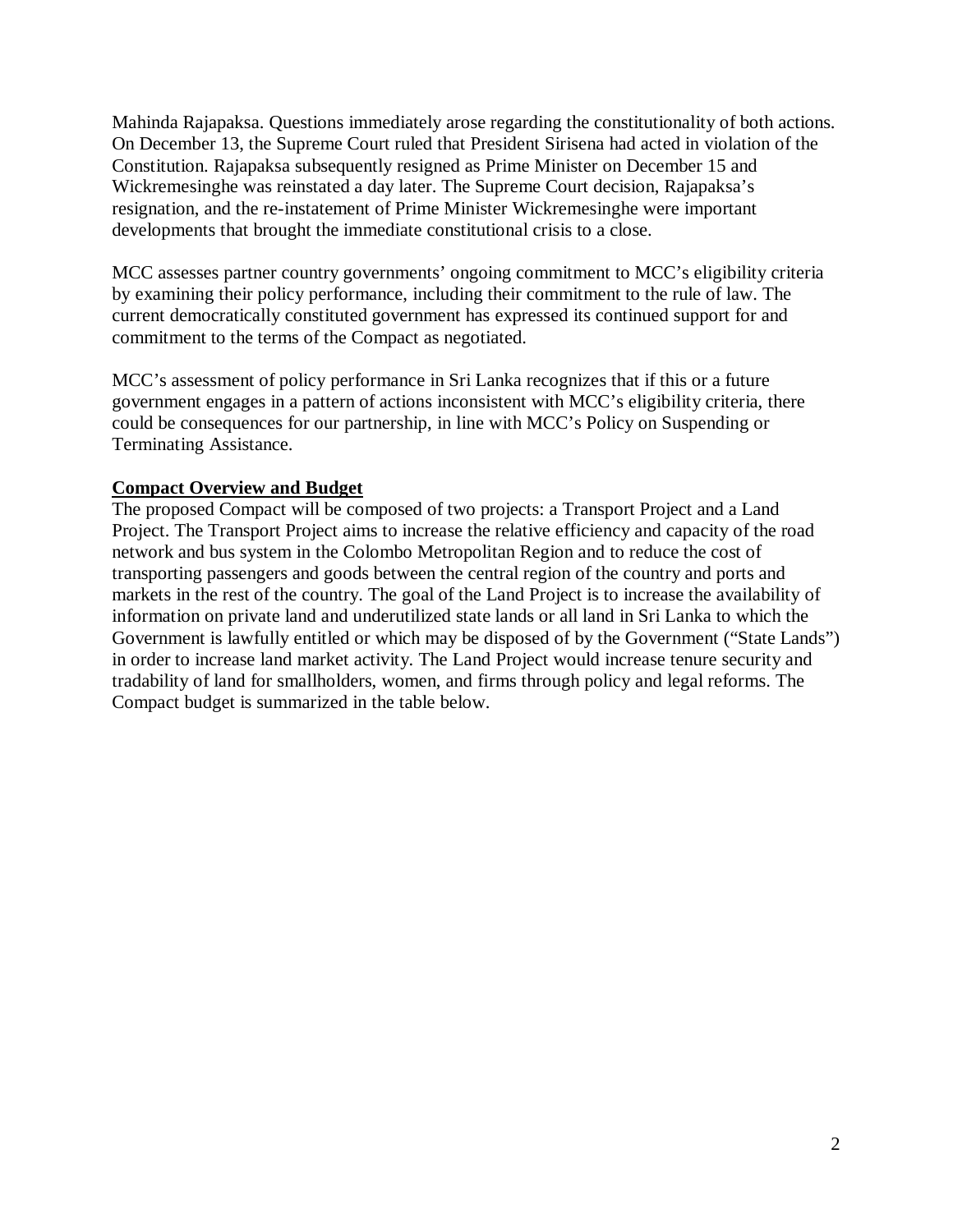**Table 1: Sri Lanka Compact Budget**

| Component                                                 | Total (in millions) |
|-----------------------------------------------------------|---------------------|
| 1. Transport Project                                      |                     |
| 1.1 Advanced Traffic Management System Activity           | \$159.9             |
| 1.2 Bus Transport Service Modernization Activity          | \$50.0              |
| 1.3 Central Ring Road Network Activity                    | \$140.1             |
| <b>Subtotal</b>                                           | \$350.0             |
|                                                           |                     |
| 2. Land Project                                           |                     |
| 2.1 Parcel Fabric Map and State Land Inventory Activity   | \$23.4              |
| 2.2 Deeds Registry Improvement Activity                   | \$11.4              |
| 2.3 Land Valuation System Improvement Activity            | \$6.5               |
| 2.4 Land Grants Registration and Deed Conversion Activity | \$19.3              |
| 2.5 Land Policy and Legal Governance Improvement Activity | \$6.7               |
| <b>Subtotal</b>                                           | \$67.3\$            |
|                                                           |                     |
| 3. Monitoring and Evaluation                              | \$12.7              |
|                                                           |                     |
| 4. Program Administration and Oversight                   | \$50.0              |
|                                                           |                     |
| <b>Total Program Budget</b>                               | \$480.0             |

# **Project Summaries**

The planned projects and activities are as follows:

The **Transport Project (\$350 million)** consists of three activities that aim to increase the relative efficiency and capacity of the road network and bus system in the Colombo Metropolitan Region and to reduce the cost of transport in order to facilitate the flow of passengers and goods between the central region of the country and ports and markets.

- The **Advanced Traffic Management System Activity** seeks to decrease relative travel time by reducing traffic delays and improving road safety in the most heavily congested arterial corridors. Civil works and technology enhancements along the roadways are expected to optimize the efficiency of the existing road networks along the eight most heavily congested corridors in the Colombo Metropolitan Region. The civil works and the modernization of the traffic system interventions include improvements to approximately 132 junctions and the creation of up to 50 additional pedestrian crossings. The advanced traffic management system consists of a real-time traffic management system and a traffic management center. The traffic management center will serve as the nerve center overseeing road traffic information, incident management, automated traffic enforcement, and bus prioritization and management.
- The **Bus Transport Service Modernization Activity** aims to make improvements to the speed and quality of the public bus system and to slow down and reverse the trend of declining use of public transport. The activity will be closely integrated with the Advanced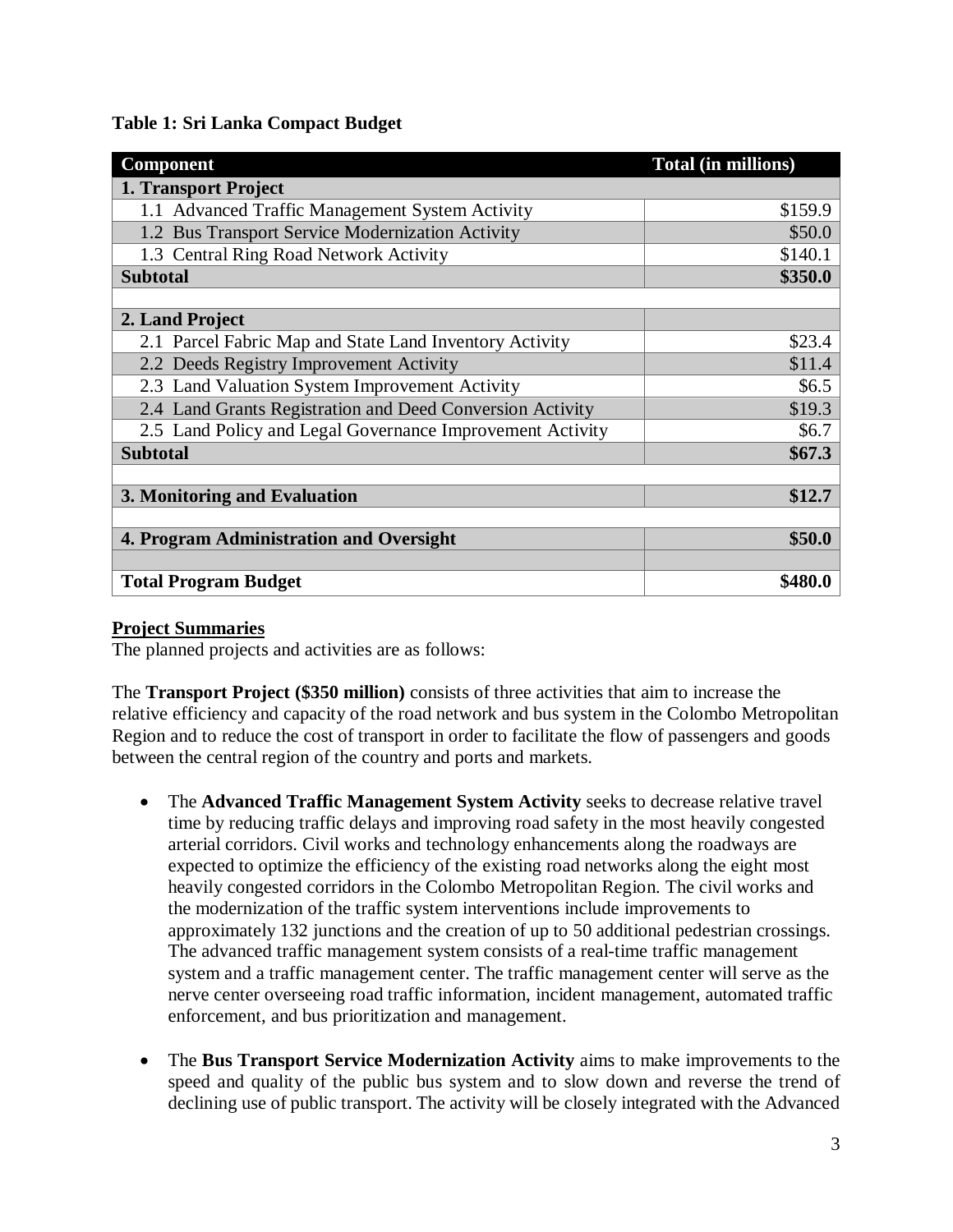Traffic Management System Activity to help reduce traffic congestion and journey times in the Colombo Metropolitan Region. The activity will focus primarily on institutional and regulatory reforms and reinforce these reforms with supporting technology such as GPS devices for monitoring passenger ridership and travel times and minor infrastructure improvements. Planned policy and structural changes include (i) transition from the current farebox compensation model to a performance-based system; (ii) use of an automated fare collection system with smart card technology to track and monitor revenue and service; (iii) improved bus route planning and scheduling; and (iv) and improvements in the quality of bus services and safety, especially for female passengers and vulnerable groups.

• The **Central Ring Road Network Activity** aims to reduce the transport costs of moving people and goods by improving five sections along the road network connecting Central, Sabaragamuwa, Uva, and the Eastern Provinces to the Western Province. The activity will upgrade deteriorated road sections to bring them to the national road Class A standard and enhance the capacity and safety of the roadway; rehabilitate the pavement structure and surface layers of these roads in order to extend their service life; and support the development of a multiyear road maintenance plan and a sustainable financing plan to ensure the continued maintenance of these and other interprovincial roads.

The **Land Project (\$67.3 million)** consists of five activities that seek to improve access to private and state land, provide more uniform valuation of land, and assist the Government in improving the land policy and governance framework under which land is managed and administered.

- The **Parcel Fabric Map and State Land Inventory Activity** will create a parcel fabric map that covers up to 28 percent of the land area of Sri Lanka, focused on seven districts in the Central, North-Western, North-Central, and Eastern Provinces. The parcel fabric map is intended to become the base map for completion of an inventory of State Lands in the same districts, which is intended to help the Government determine which State Lands are underutilized and available for investment and which lands are in active use. This inventory will also establish a basis for the state to determine the rights of citizens who are occupying State Lands and gather available documentation for citizens' claims to the land for future adjudication.
- The **Deeds Registry Improvement Activity** will assist the Land Registrar's Office to convert paper-based records to a digital format, aiming to protect them from damage, theft, and alteration, and preventing fraud in property transactions. Scanning, indexing, and entering records into the Government's existing electronic registry system will expand the geographic coverage area for the digitized system and are expected to encourage greater use of the system by commercial banks, valuers, lawyers, and private parties. The records would also be linked to the digital parcel fabric map, further facilitating land-dependent economic activity.
- The **Land Valuation System Improvement Activity** aims to support the scanning and digitization of key information from valuation files for properties in targeted districts.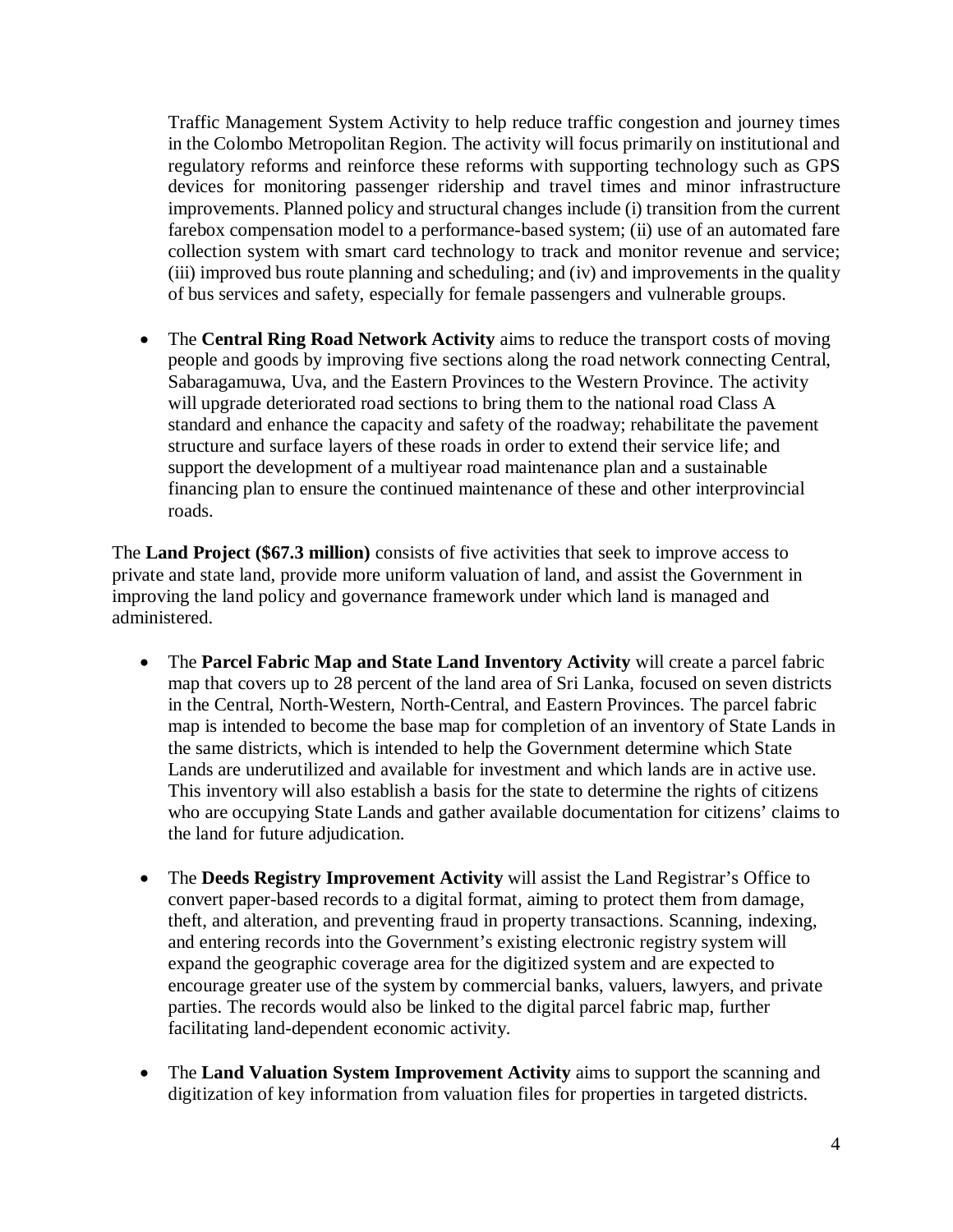This includes the scanning of paper files and the extraction and entry into the computerized valuation system of key property information and characteristics of up to 100,000 parcels. The valuation information would be linked to the property registration system and the digital parcel fabric map using a unique parcel identification number. The activity will also support capacity building for land valuation officers and the upgrading of valuation offices to allow the full use of the digital platform by property valuers, and the provision of technical assistance in the design of the procedures, the development of policies, and the training of staff for property valuation.

- The **Land Grants Registration and Deed Conversion Activity** aims to strengthen tenure security by supporting the conversion of State Lands to the private domain, creating a marketable and bankable title to this land in the name of the landholder. The Government will register the absolute land grants in the title registration system, allowing the use of land as collateral for loans and the free transfer of this land without excessive government restrictions. The activity would also support the capacity building, expansion, and improvement of a government program to convert private properties from the deeds system to the title registration system. Property in the title registration system carries a state guarantee of ownership of land to the registered holder, which improves tenure security over the land, compared to the deeds registry, and greatly simplifies the completion of subsequent private land transactions.
- The **Land Policy and Legal Governance Improvement Activity** aims to establish a land policy council that will direct policy studies and support the Government's efforts to adopt new land policy and enact supporting legislation; provide technical assistance to consultants; organize study tours for government decision makers and line staff that inform decision-making efforts related to adoption of new policy; and organize and mobilize public outreach campaigns and events in support of new policy and legislation informing the public of policy and legal amendments in the land sector.

# **Policy Reform and the Compact**

**Transport Project:** Policy, legal, regulatory, and institutional reforms undergird the Transport Project. The success of the Advanced Traffic Management System Activity, for instance, requires the accomplishment of several key policy milestones, including identifying an operations and maintenance strategy to maintain Transport Project assets; collection and management of data related to behavior change and the Transport Project's impacts on that behavior; integrating bus modernization principles and pedestrian safety; and adoption of an operational framework to enable the traffic management center to function. Specific reforms include the following Government actions:

• Including a distinct budget category in the national budget for the Advanced Traffic Management System Activity and allocating sufficient funds to cover the cost of staffing and operations and maintenance requirements at each stage of the activity's implementation; and